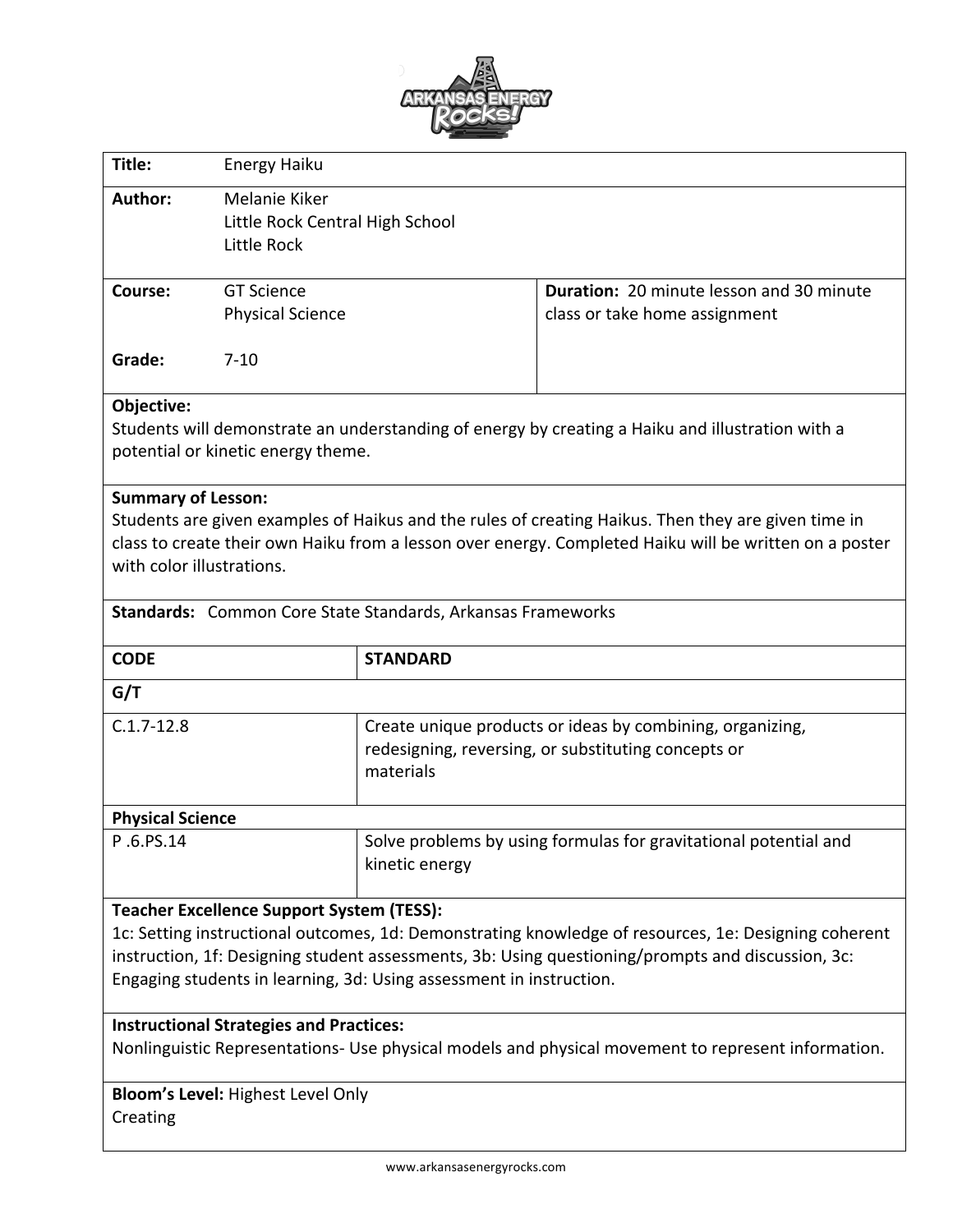

#### **Materials and Resources**:

- Butcher paper
- Colored pencils
- Markers
- Construction paper
- Funny Haikus
	- o http://www.poetrysoup.com/Haiku/funny

### **Formative Assessment**:

- 1. Students present their completed Haiku poster to the class. They must explain how their illustration relates to their Haiku theme.
- 2. Teacher completes rubric during student presentation and gives instant feedback.
- 3. Exit ticket-define kinetic and potential energy and give an example of each.

#### **Notes to Teacher:**

Previous knowledge includes an introduction to Kinetic and Gravitational Potential Energy formulas and definitions. 

### **Student Activity**

- 1. Read funny Haiku's aloud to students.
- 2. Teacher prompts discussion about the rules of creating a Haiku based on the Haikus that were read in class.
- 3. Students create a Haiku rough draft that is approved by instructor. Once approved the student creates a poster of their Haiku and an illustration that is related to the overall theme.
- 4. If students do not finish in class, they may take this home and bring it back for the next class period. (Self-paced)
- 5. Distribute Exit Slip as students leave class. Due the following class period.

### **Examples of finished product:**



Remember that a haiku consists of three lines of text. The first line has 5 syllables, the second has 7 syllables and the third has 5 syllables.

www.arkansasenergyrocks.com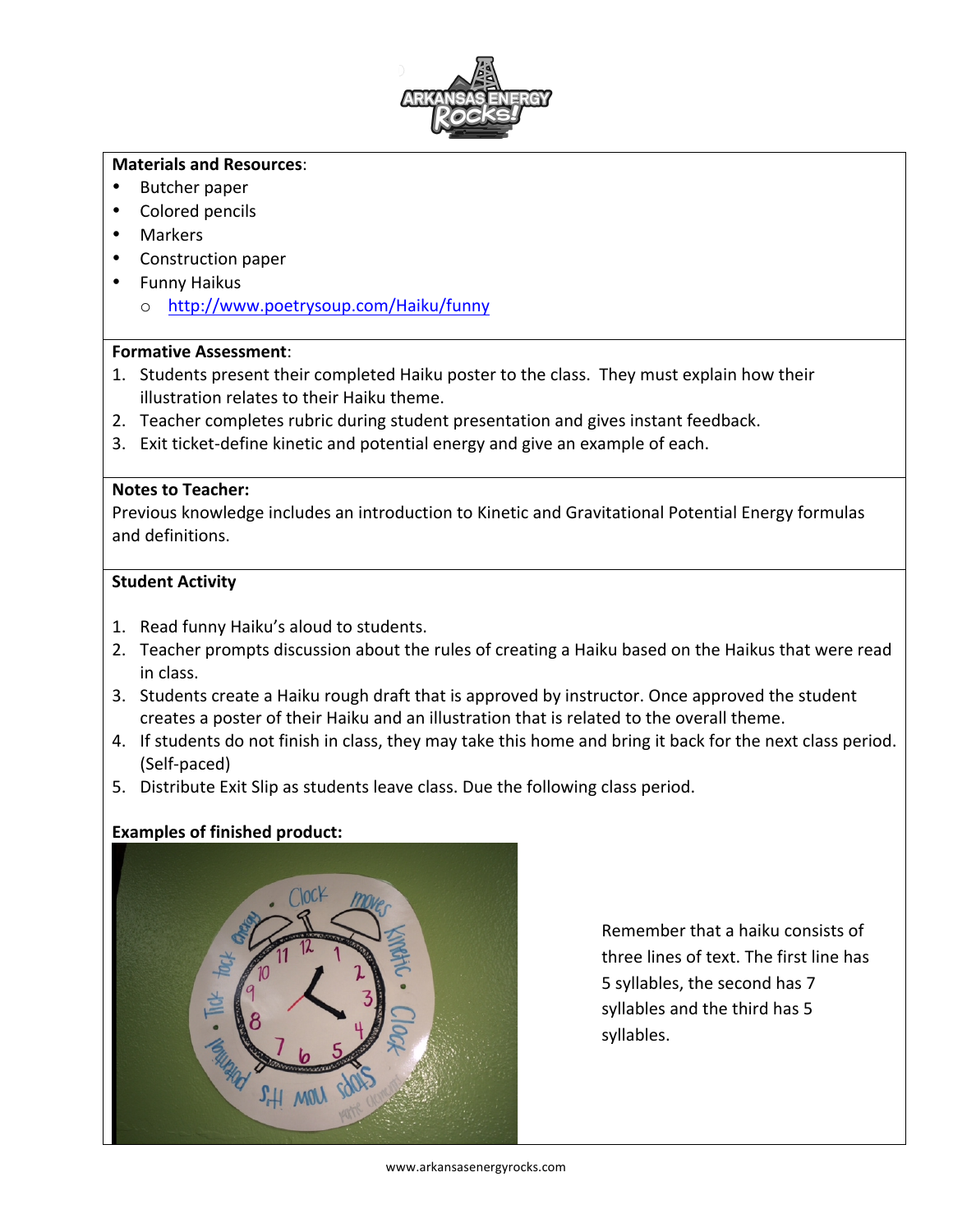



Each haiku must have a color illustration of the same theme of the haiku.

**Teacher Information Sheet/Student Handout:** A printable copy of the Teacher Information Sheet and Student Handout are available at: http://www.arkansasenergyrocks.com/educators/index.html. Select Curriculum, then 9-12 Lesson Plan, then lesson title.)

## **Teacher Information Sheet Energy Haiku | Rubric for grading the foldable**

|                                                     | <b>Points Possible</b> | <b>Points Earned</b> |
|-----------------------------------------------------|------------------------|----------------------|
| <b>Main Idea</b>                                    |                        |                      |
|                                                     |                        |                      |
| Theme of Haiku related to kinetic or potential      | 5                      |                      |
| energy.                                             |                        |                      |
| <b>Follows Haiku Rules</b>                          |                        |                      |
|                                                     |                        |                      |
| Poem consists of three lines of text.               |                        |                      |
| First line has 5 syllables                          |                        |                      |
| Second line has 7 syllables                         | 5                      |                      |
| Third line has 5 syllables                          |                        |                      |
| <b>Illustration</b>                                 |                        |                      |
|                                                     |                        |                      |
| Poster contains artwork related to the theme of the |                        |                      |
| poem.                                               |                        |                      |
| Artwork has a minimum of three colors               | 5                      |                      |
| <b>Overall Appearance of Poster</b>                 |                        |                      |
|                                                     |                        |                      |